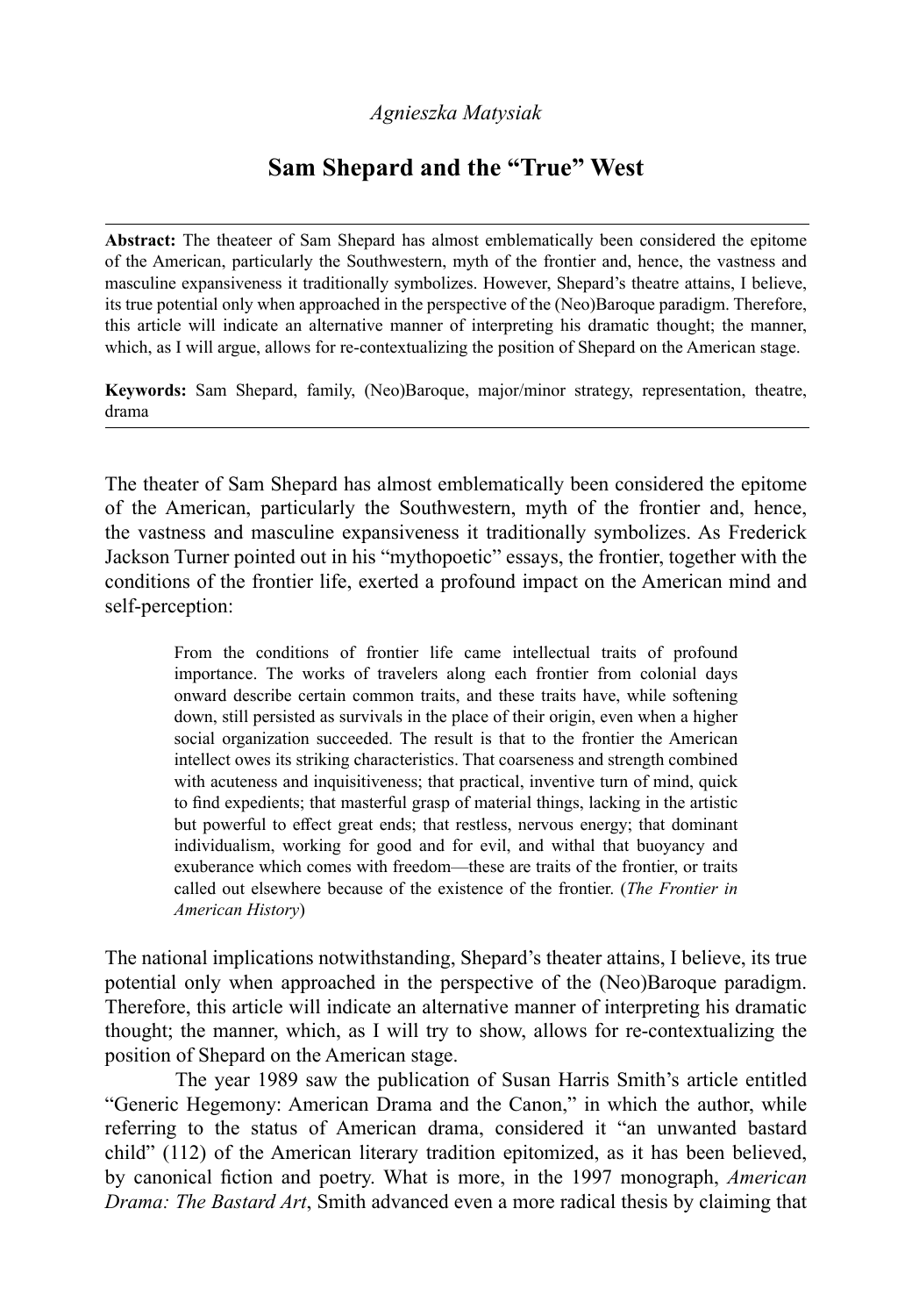"American drama [was] deliberately buried alive in the cover-up of what was perceived embarrassedly and fearfully as a vital manifestation of cultural provincialism, feminine emotion, and unstable radicalism" (11). It thus comes as no surprise that the approach to the American dramatic arts was frequently confined to derogatory remarks on its "enfeeblement" or "mindlessness" (qtd. in Schroeder 420).

The opinion that the English stage was the only legitimate representative of the high culture when it comes to the theater realm in English-speaking countries contributed to the American drama being demoted to the locus of provincial folly—such an opinion was bitterly summarized by Richard Gilman who stated that "[t]he American drama [was] itself almost mindless" (qtd. in Smith, *American Drama* 10).<sup>1</sup> However, those strenuous efforts to maintain a view of the generic hierarchy in American literature seemed to be a futile endeavour in, to invoke Patricia R. Schroeder's observation, such a heterogeneous society (423). Appositely, I would propose to recognize Sam Shepard's drama *Buried Child* as a representative (Neo)Baroque play that materializes the structural and thematic tensions between both the canon (the major strategy) and its critique (the minor strategy); the presentation of characters and their initial acts (the major strategy) and re-definition of their functioning in the play (the minor strategy).

The origins of both the major and minor strategies, which William Egginton applies to his analysis of the baroque aesthetics, are to be traced back to Deleuze and Guattari's discussion of Franz Kafka's work. This eponymous philosophical concept that both scholars introduce in *Kafka: Toward a Minor Literature* (1975) does not posit "a minor language" as the source of "a minor literature;" rather, minor literature is "that which a minority constructs within a major language" (16).<sup>2</sup> By grounding its existence in a "deterritorizalizing" facet of language, the literature designated as "minor" "leav[es] behind normal structures of sense by following the 'lines of flight' or escape that such language inevitably carries with it" (Egginton, *The Theater of Truth* 27). Hence, Egginton's idea of the minor strategy always already entails the major strategy being at work in the same material as the minor strategy is – hence, it is impossible to discuss them separately.

<sup>1</sup> In the article "Lag and Change: Standards of Taste in Early American Drama," George Winchester Stone, Jr. proposes an interesting theory of the development of the early American drama. Invoking Allardyce Nicoll, "the dean of English drama historians" (338), that the English theater was extremely unwilling to accept the influences from the continent, hence the lag in acknowledging the Italian, German, and Scandinavian impulses, Stone coins the phrase "secondary lag" for designating the process that took place on the emerging American stage. He explicates that it was an incessant movement of "English repertories, actors, and managers" (338) to the New Land in the late eighteenth and early nineteenth century that "helped mould public taste" (338) in American theaters.

<sup>2</sup> In the Introduction to the volume on the Gothic mode's indebtedness to Shakespeare's works, John Drakakis also acknowledges Deleuze and Guattari's notion of "minor" literature and posits the legitimacy of its use in the context of Gothic writing (10-12). For further discussion of Shakespeare's significance to the Gothic convention, see *Gothic Shakespeares*, ed. John Drakakis and Dale Townshend.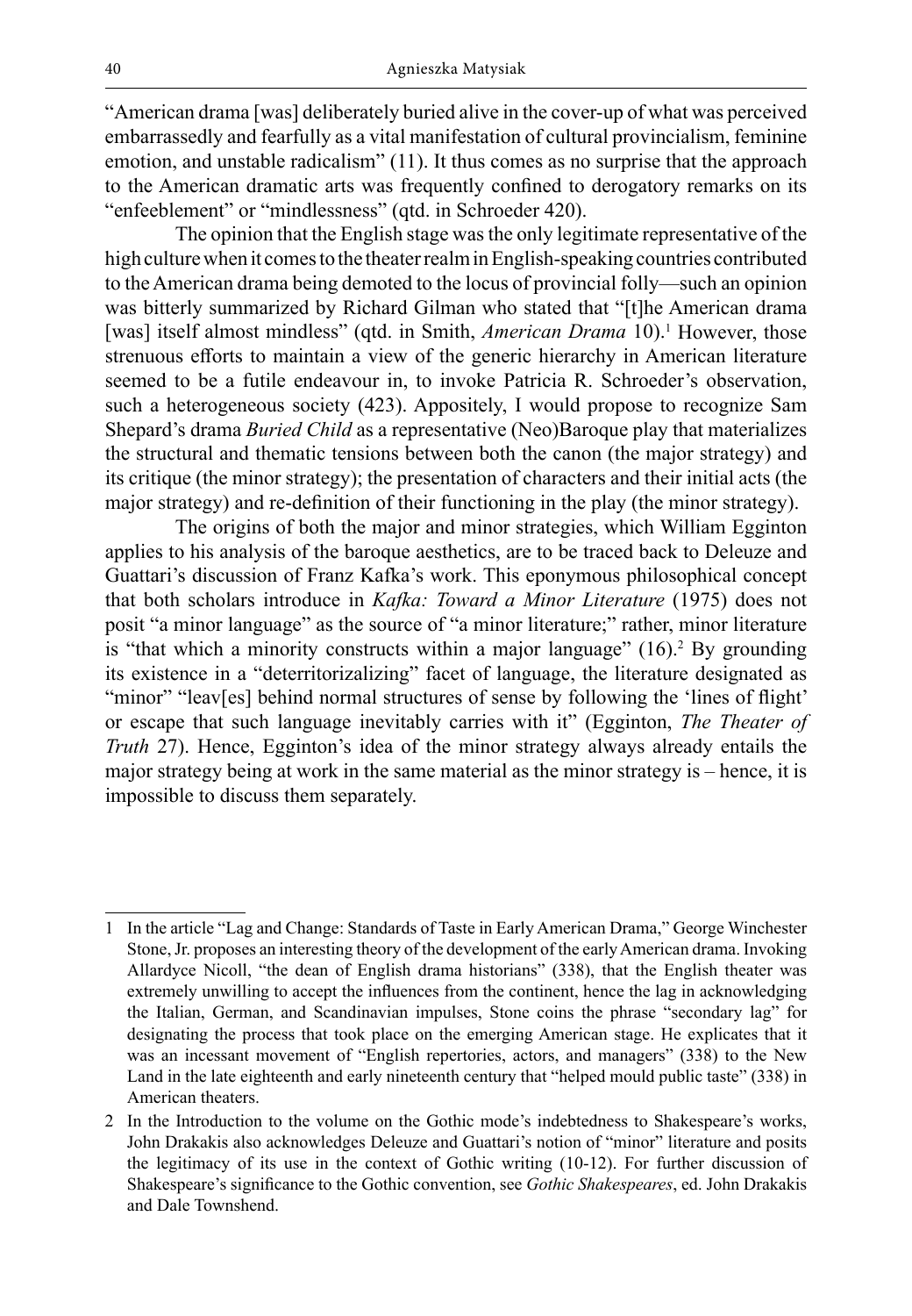### **The Modern Baroque Theater**

The use of the term "baroque" in the discussion of dramatic arts might be construed as an act of further enhancing the elusiveness of this already ephemeral phenomenon.<sup>3</sup> Indeed, to invoke, for instance, Anne Ubersfeld, theater "is both eternal (indefinitely reproducible and renewable) and of the instant (never reproduced identically). It is an art involving instances of performance that are bound to a given moment or day and cannot be the same the next day" (3). This singularity of a dramatic performance legitimizes Ubersfeld's further statement that, at least in principle, the only constant entity in the theater is the very dramatic text (the script), which is to be realized on the stage (3).<sup>4</sup> On the other hand, while considering the semiology as the "theory of the existent," Julia Kristeva presents a substantially more radical viewpoint, declaring that the "modern theater does not exist—it does not take (a) place [since] its semiology is a mirage" (277). It is therefore language—*le langage*—that epitomizes the only inhabitable locus of interplay for the modern human beings' experience. Kristeva claims that

[s]ince no set or interplay of sets is able to hold up any longer faced with the crises of state, religion, and family, it is impossible to prefer a discourse—to play out a discourse—on the basis of a scene, sign of recognition, which would provide for the actor's and audience's recognition of themselves in the same Author.... As its only remaining locus of interplay is the space of language, modern theater no longer exists outside of the text. (277)

However, Kristeva also declares that the text of a play is to be regarded not as a perfectly homogenous entity but "a permutation of texts, an intertextuality [since i]n the space of a single text several *énoncés* from other texts cross and neutralize each other" (qtd. in Elam 93).<sup>5</sup> The analysis of a dramatic text cannot thus ignore the existence and impact of discourses on each other and the whole performance as well.

<sup>3</sup> In the article "Philip Massinger's *The Roman Actor* and the Semiotics of Censored Theater," Andrew James Hartley speaks about the characteristic "instability of theater" (361). The concept of "instability" and its role in *Buried Child* will be dealt with in the further part of this article.

<sup>4</sup> "But surely the text, at least in theory, is intangible and forever fixed" (Ubersfeld 3). Nevertheless, the idea of a dramatic text's invariability seems to be put in question by Tadeusz Różewicz and his manner of exploring the potentiality of both the theater and drama. Having written the early plays during the censorship imposed by the communist government, Różewicz did change his works, e.g. *Kartoteka rozrzucona*—once the censorship ended—was re-written back, as Robert Looby puts it, "to what, presumably, they would have been if it had not been for the censor." Moreover, Looby continues, the variability of *Kartoteka*'s script is built into the text of the play by means of stage directions that force the director into making a choice (e.g. 'the curtain falls or it does not fall')."

<sup>5</sup> It seems worth noting here the epistemological shift of emphasis from the stage to the page, which Timothy Murray examines in *Theatrical Legitimation: Allegories of Genius in Seventeenth-Century England and France*. While analyzing the approach to theater and drama both in England and in France in the seventeenth century, he concludes that it was the contemporary public theater that "nurture[d] significational free play and intertextuality, [whereas] the printed text offer[ed] the playwright the opportunity to transcend authorial anonymity and linguistic ruin through various operations of textual self-representation. The textual materialization of authorship thus enacts the regeneration of the figure of the Self through its objectification in the printed text" (16).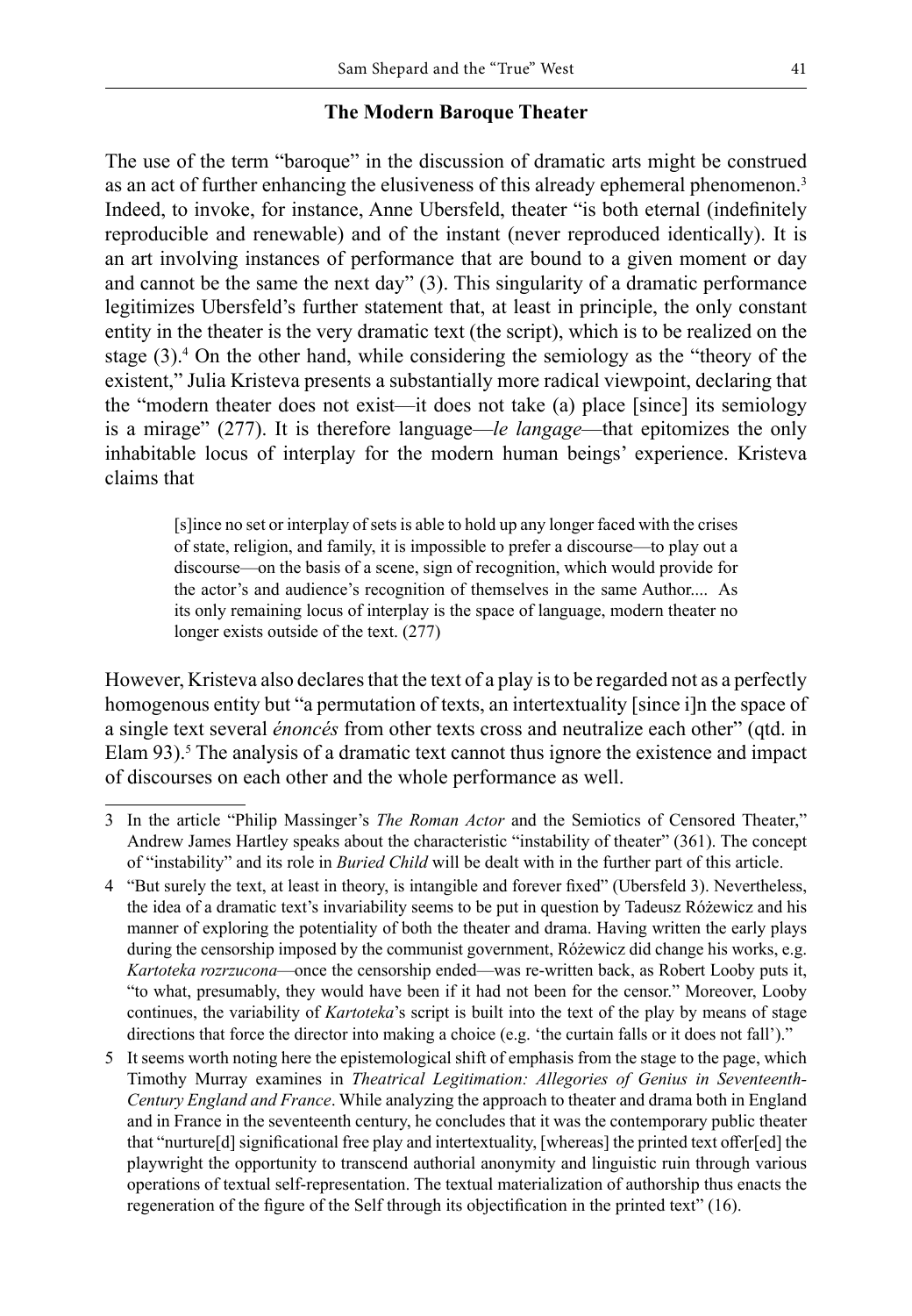If "the space of language" is seen as the only valid "locus of interplay" in the discussion of the modern theater, where the premises of semiotics operate, it is possible to claim that the abundance of intertextual relationships and permutations discerned in the space of a single dramatic text induces tensions between those coexisting discourses. Incapable of identifying unequivocally with the only one dominant discourse as "the space of language," the dramatic text has to acknowledge other discourses as well. José Lezama Lima's inquiry into the baroque poetics may shed light on these ambiguous tensions in the dramatic text. Although achieving the desired unity of arts, the baroque cannot be confined, Lezama Lima argues, within the frame of one exegesis. The emerging "tension[s] of the Baroque" (qtd. in Egginton, *The Theater of Truth* 71) emphasize the significance of the components.

Constituting a vital element of any dramatic text, the clashing discourses epitomize Egginton's idea of the baroque tension as the one "between two directions or strategies... a centrifugal versus a centripetal force, a major versus a minor strategy, a molar versus a molecular vector (*The Theater of Truth* 71). I would propose to categorize the discourses that can be discerned within a single dramatic text according to their correspondences with centrifugal/centripetal forces; major/minor strategies; molar/molecular vectors. The criterion adopted for placing discourses in a particular category will be based on each discourse's relation to the fundamental baroque dilemma, that is, a relationship between the representation and the notion of a reality concealed behind it or a lack thereof.

## **How the Minor Strategy Meets the Major Strategy**

In applying Egginton's viewpoint to the analysis of the modern drama, the discourses and the characters who embody them will be recognized as those that "assum[e] the existence of a veil of appearance, and then sugges[t] the possibility of a space opening just beyond those appearances where *truth* resides" (*The Theater of Truth* 3, emphasis mine), i.e. the possibility described by Deleuze and Guattari as "major."6 These discourses are considered representative of Egginton's re-interpretation of the major strategy. Nonetheless, a dramatic text is also permeated with other discourses and inhabited by other characters whose construction is subordinate to the representation itself. Having thus "nestl[ed] into the representation and refus[ed] to refer to... some other reality, but instead affirming it [representation], albeit ironically, as [the] only reality" (*The Theater of Truth* 6), these discourses and characters represent the minor strategy. Therefore, "the tension of the Baroque" refers here to the phenomena occurring between the major and minor strategies.

I would propose to consider the "tension of the Baroque" a phenomenon

<sup>6</sup> Egginton claims that such an approach to major strategy supports "to some extent Walter Benjamin's thesis that modernity is founded on a sense of melancholy for the loss of tradition, the past, and the stability it offers, and that the aesthetic sign and origin of this melancholy is the Baroque" (*The Theater of Truth* 132). A parallel observation was made already in 1935 by George Williamson who, having inquired into the cause of melancholy and mutability, affirmed that their origins were to be found in the contemporary firm conviction about the unbridled decay of the world, which, according to Benjamin, was also the epitome of the seventeenth-century sense of instability ("Mutability, Decay, and Seventeenth-Century Melancholy").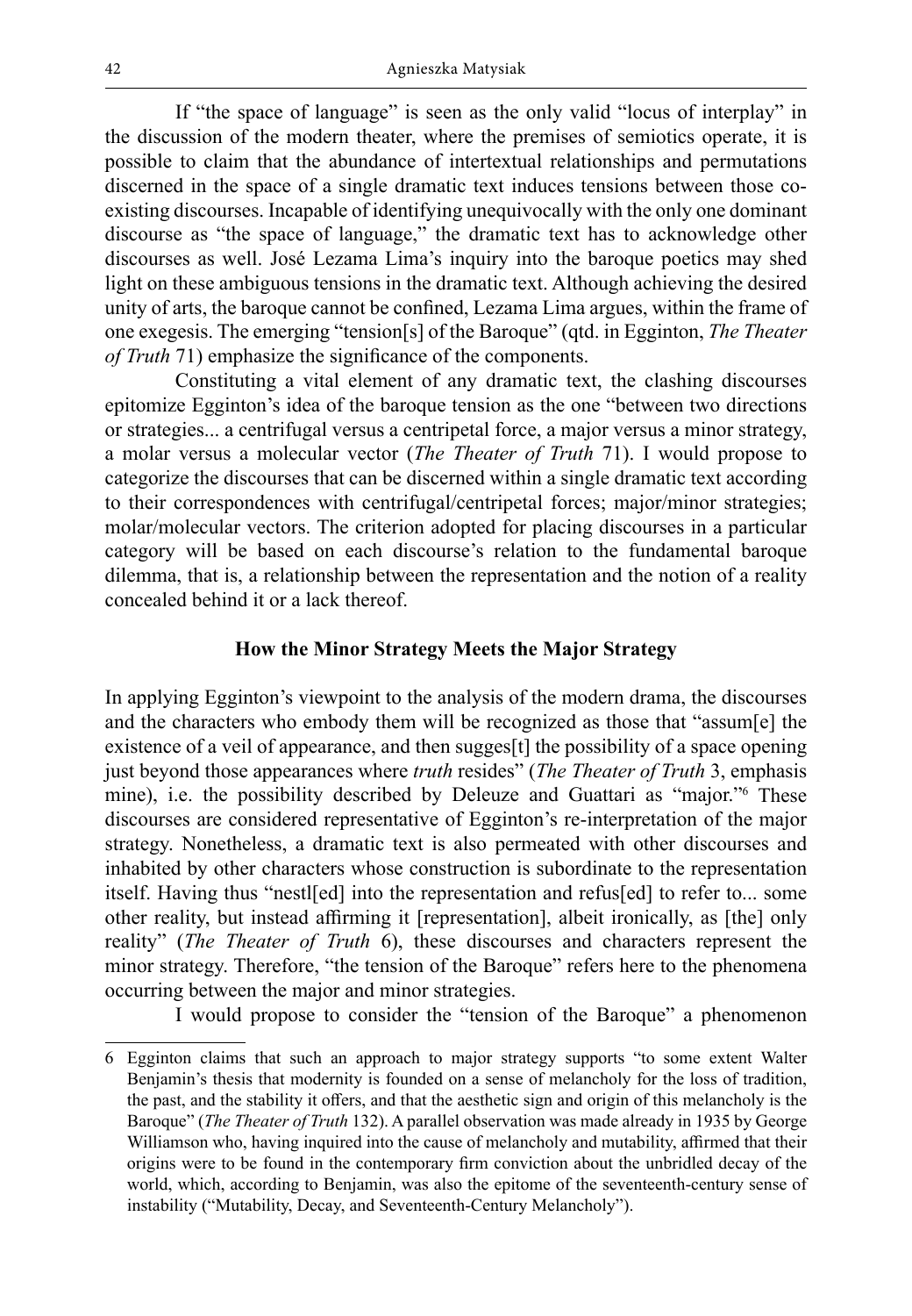generated by the mutual embeddedness of the two strategies, whose clashes create liminal spaces.<sup>7</sup> The incessant collisions of different versions of "truth" emerging from a particular dramatic text initiate a rise of a spatial relationship between the major and minor strategies, which obscures their difference and generates the interstitial space, that is, the "in-between" space imbued with the premises of them both.

It is at the boundaries infused with the potentialities of those two combating strategies that the possible "truths" are generated. Since one strategy (major) strives for imposing its own "veracity," while the other (minor) multiplies its representations and severs the representation's links to the "ultimate truthfulness," the excess seems to be an inevitable consequence. The foregoing discussion on excess draws on Omar Calabrese's idea of this concept, which "describes the overcoming of a limit in terms of an exit from a closed system. Excess escapes by breaking through. It crosses the threshold by making an opening, a breach" (49). Therefore, the collisions between the boundaries of the involved strategies "upset" a seeming immutability of the view of reality held by the major strategy and, as a result, generate the excess of the possible "truths."

What is more, the focus on the boundaries also resembles a Gothic strategy of organizing the universe by erecting borders, where the "legitimate," "proper," and "sane" are discriminated from the "illicit," "indecent," and "lunatic." The very existence of the borders, both the material and spiritual ones, generates, nevertheless, "the possibility of transgression and suggest[s] the proper punishment for those rebels who cross them, who 'go too far': to be immured, incarcerated, imprisoned, in the attics, dungeons, or secret chambers of the family or the state" (Williams 12). The idea of the boundary and boundary-transgression endows the Gothic space with a purely geometrical dimension, thus making possible its description in quasi-mathematical terms. Similarly to the principles pertaining to mathematical sets, their borderlines, which separate set A and set B—as far as intersecting sets are concerned—belong both to the set A, and to the set B. Therefore, it is impossible to state with absolute certainty where the end of a space belonging to set A, or where that of a space belonging to set B is.

As Manuel Aguirre explicates, in the Gothic realm, the very same dilemma pertains to the distinction between the threshold and the Other space that can be done away with as the threshold is already the part of the Other (Aguirre, "Geometria strachu" 20).<sup>8</sup> Aguirre further suggests that the essence of the threshold lies in its

<sup>7</sup> Far from being a stable or unfluctuating process, the idea of the clash between the borders corresponds with the creative processes taking place in Nature as they are also concentrated on incessant change, impermanence and fluidity. Spinoza's principle of *natura naturans* seems thus to operate within the space of a dramatic intertextual interplay as well. For further references to Spinoza's philosophy, see Warren Montag's *Bodies, Masses, Power: Spinoza and his Contemporaries*.

<sup>8</sup> "rozróżnienie pomiędzy progiem i Inną przestrzenią może być zniesione, bowiem próg jest częścią Innego" (Aguirre, "Geometria strachu" 20). Aguirre also maintains that "[t]he ambiguity of the threshold—limen—is paradoxical in its nature. We stand hesitating on the threshold and don't know whether to cross it or not without realizing that we are already on the Other side. We enter this no-man's-land believing that it is only a transition to the Other but the moment we enter it, we have already entered the Other. Thus, the threshold terrifies us like the reality behind it. The threshold is, both, a place and a non-place, or, as Victor Turner put it, 'a place which is not a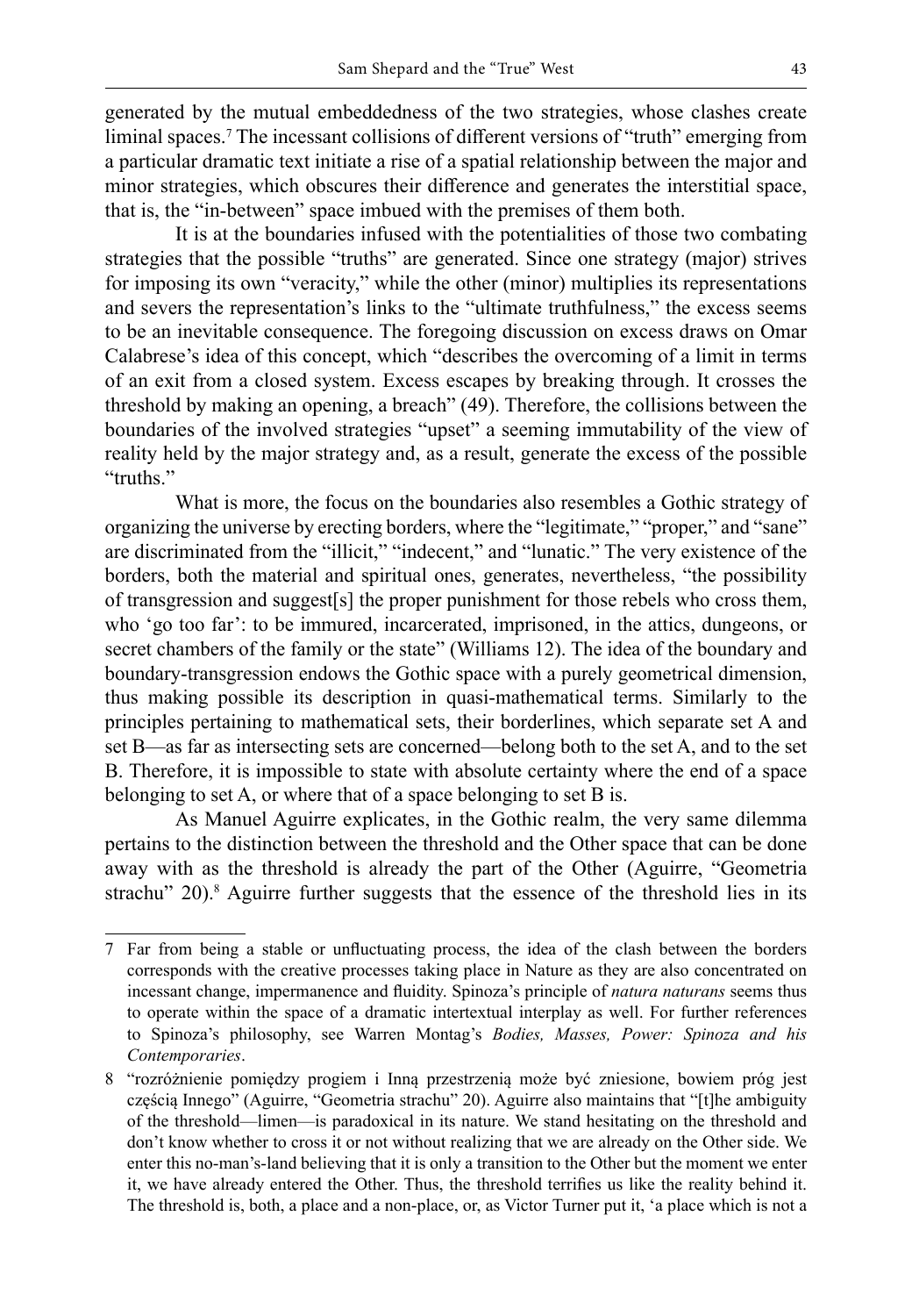double ontological nature, which allows for the appropriation and colonization of the limen's borders (Aguirre, "Geometria strachu" 21). That being so, both the Gothic and Egginton's baroque aesthetics converge exactly on that interstitial space which simultaneously belongs to the minor and major strategies. A perfect embodiment of that convergence is, I would suggest, Sam Shepard's drama *Buried Child.*

# **"Legitimizing the Bastard Child": The Convergence of the (Neo)Baroque and the Gothic in Sam Shepard's** *Buried Child*<sup>9</sup>

In the monograph on Sam Shepard's theatrical aesthetics, Stephen J. Bottoms maintains that the playwright conflates in his works "the 'high' or 'romantic' modernis[m], the 'late' modernis[m], and... the reluctant postmodernism" (4), thus following the formal principles of constructing a collage. Ramesh Prasad Panigrahi also recognizes "a collage character" in the playwright's dramas, which he defines as "an amalgam of a variety of extreme mood states, roles, fantastic deformations and symbolic compositions" (18-19).<sup>10</sup> Since a collage is composed of the material fragments that conventionally vary in texture, volume and density, Shepard's theater seems to pertain to analogous premises because it is built of

fragments, and often of verbal and visual glut, in which disparate elements butt against each other in abrupt or unsettling juxtapositions, and in which intense, disturbing confrontations are inextricably entwined with a certain playfulness and madcap comedy.... This inclusive approach often makes the plays seem unwieldy or somehow incomplete, yet onstage it is also this very 'flaw'—the lack of structural or thematic resolution—which makes his best works so provocative. (Bottoms 2)

Those attributes make Shepard's works the embodiment of postmodernism, or, as Bottoms suggests, the "reluctant postmodernism" for, "by accident or design—the plays have become gradually more sophisticated in their handling of the kind of disruptive, unresolved formal qualities typical of postmodernist art" (11).<sup>11</sup>

place,' both this and that or neither this, nor that" ("Geometria strachu" 20-21, translation mine). ["W tym tkwi problem dwuznaczności limen—progu, w jego paradoksalnej naturze. Stoimy pełni wahania, czy próg ten przekroczyć—i jesteśmy jednocześnie już po Drugiej stronie. Wkraczamy na ziemię niczyją traktując ją tylko jako przejście, które wiedzie do Innego: jednak wkraczając nań wkroczyliśmy już w Inne. Stąd sam próg przeraża nas tak samo, jak rzeczywistość leżąca za nim. Dlatego próg jest i miejscem, i nie-miejscem zarazem, czy też, jak ujął to Victor Turner, 'miejscem, które miejscem nie jest', zarówno tym, jak i tamtym, lub ani tym, ani tamtym."]

<sup>9</sup> The play is considered the second movement in Shepard's "family trilogy" that consists of *Curse of the Starving Class* (1977), *Buried Child* (1978) and *True West* (1980). Nonetheless, as Thomas P. Adler posits, a quintet might be created out of the dramatic trio by means of completing it by two corresponding movements, that is, *Fool for Love* (1983) and *A Lie of the Mind* (1985) (111).

<sup>10</sup> For further discussion of the psychological/psychoanalytical examination of Shepard's characters, see his *The Splintered Self: Character and Vision in Sam Shepard's Plays*. For further analysis of Shepard's fragmenting both the characters and the dramatic action, see Gay Gibson Cima's "Shifting Perspectives: Combining Shepard and Rauschenberg."

<sup>11</sup> While pondering upon the idea of dramatic realism, Michael Vanden Heuvel proposes an interesting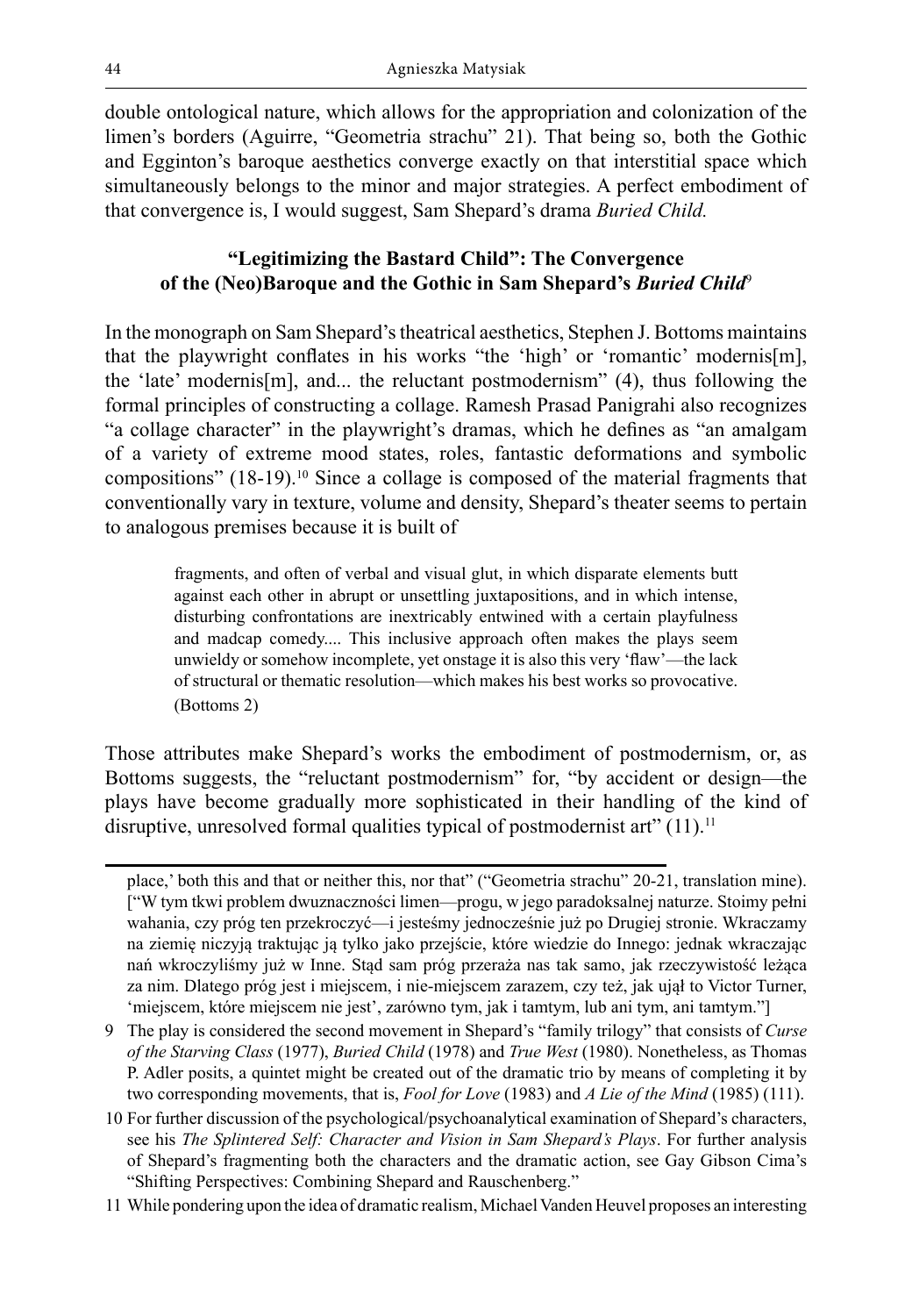However, those "unresolved formal qualities" and a defective construction which resembled "a posture that has not yet grown into a cohesive play" (qtd. in Bottoms 153) were initially the reason for the play's severe criticism. The strongest condemnation of *Buried Child* was expressed by Walter Kerr who, in the scathing review of the drama entitled "Sam Shepard: What's the Message?" and published in *The New York Times* on the 10<sup>th</sup> of December, 1978, criticized the playwright for not presenting the audience with, as Bottoms summarizes it, "a cohesive message" (153), which would be in accordance with the premises of domestic naturalism. Such a designation of Shepard's dealings with the dramatic art once again evokes a baroque problem of the relationship between the major and minor strategies. That being so, I would argue that labelling *Buried Child* as the epitome of the postmodern drama (Bottoms 152) or the antagonist to "drama proper" (Kerr) is a simplification which can be overcome by adopting Egginton's (Neo)Baroque paradigm and his idea of the major/minor strategy dynamics.

Act One<sup>12</sup> of this drama<sup>13</sup> opens with the stage directions that delineate the stage design, which is manifestly not consonant with the emblematic form of the Rockwellean bliss;<sup>14</sup> the playwright sets his play in a dilapidated room in an eerily

- 12 Apart from the division into the acts, there are no separate scenes in the play.
- 13 *Buried Child* had its premiere on the 27<sup>th</sup> of June, 1978, at the Magic Theater in San Francisco, where Shepard was the playwright in residence from 1974 to 1984. The drama was directed by Robert Woodruff with the following cast: DODGE – Joseph Gistirak; HALIE – Catherine Willis; TILDEN – Dennis Ludlow; BRADLEY – William M. Carr; SHELLEY – Betsy Scott; VINCE – Barry Lane; FATHER DEWIS – Rj Frank. Founded in 1967 by John Lion, a Graduate student at the University of California, Berkeley, who worked under the tutelage of Professor Jan Kott, the Magic Theater formulated its artistic credo on the grounds of Lion's enchantment with "the Off-Off-Broadway model of intimate, informal atmosphere, the promotion of experiment, and (crucially) the right to fail" (Bottoms 126). Therefore, when moved into San Francisco from the contemporary locations in Berkeley, the Magic—as the theater is frequently called—became the centre of San Francisco's theatrical experimentation and "dr[ew] on a rich pool of young acting talents for its dramatic productions, including now-established names like Ed Harris, Amy Madigan, and Danny Glover" (Bottoms 126). The artistic collaboration between Sam Shepard and John Lion begun when Lion took residence in San Francisco, and continued successfully till 1984.
- 14 On every occasion critics and scholars discuss Shepard's literary preoccupation with the concept of the American family. In the interview granted Matthew Roudané on the  $5<sup>th</sup>$  of May, 2000, in St. Paul, Minnesota, the playwright articulated his viewpoint on that theme and admitted that "[t] he one thing that ke[pt] drawing [him] back to it [was] this thing that there [was] no escape from the family. And it almost seem[ed] like the whole wilfulness of the sixties was to break away from the family: the family was no longer viable, no longer valid somehow in everybody's mind. The 'nuclear family' and all these coined phrases suddenly became meaningless. We were all independent, we were all free of that, we were somehow spinning out there in the world without any connection whatsoever, you know. Which [was] ridiculous. It [was] absolutely ridiculous to intellectually think that you [could] sever yourself, I mean even if you didn't know who your

analysis of the "text-oriented playwrights, the absurdists, and especially Beckett," among whom he places Shepard as well, designating his dramas as "hybrid texts." The critic argues that "[a] ll of these artists, while maintaining elements of conventional realism, have found unique ways to express the sense that the old tonal coherence and competencies of the traditional texts of classic realism have been irretrievably lost, and each has moved closer toward the realization of hybrid texts that maintain a semblance of classical order while they simultaneously invest in the strategies of performance to destabilize those texts" (54).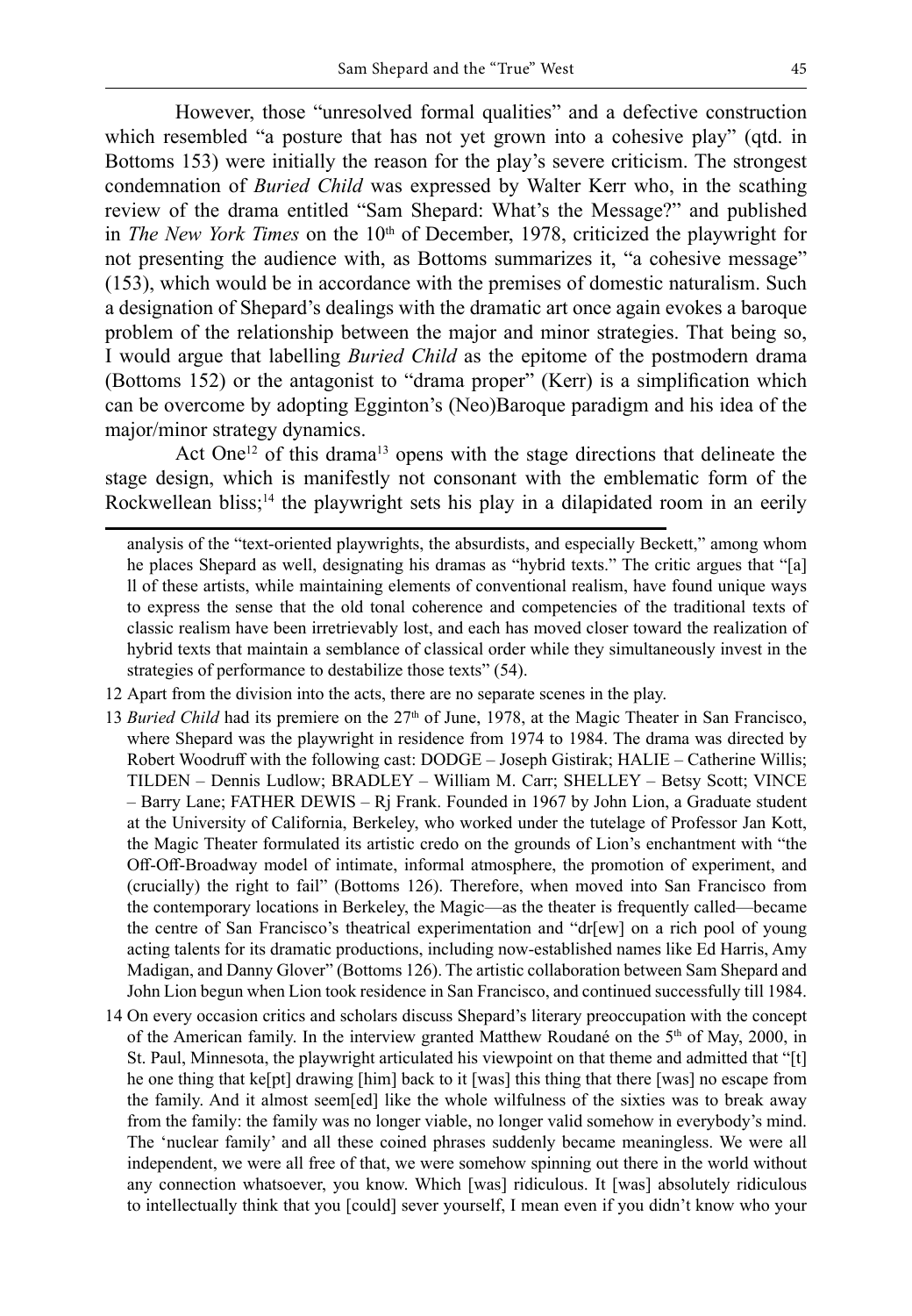isolated, deteriorating homestead that heretofore has been a part of a flourishing farm.15 The sparse furnishings as well as any other elements in the room are either "old," e.g. "[o]ld wooden staircase"  $(1:63)$ ,<sup>16</sup> "old, dark green sofa with the stuffing coming out in spots" (I:63), or do not function properly, e.g. "a large, old-fashioned T.V. [emitting solely a] flickering blue light... but no image, no sound" (I:63). Notwithstanding the information in the stage directions that the play is to begin in the daytime, the hues of colours used for describing the furniture onstage stand in striking contrast to those, which are normally associated with this particular time of the day. There is no mention of intense and light colors; each one of them is either "pale," e.g. "pale carpet" (I:63), or "dark," e.g. "dark green sofa" (I:63), "dark elm trees" (I:63).

Furthermore, the remark about "the shapes of dark elm trees" (I:63) in the background introduces intertextuality in the play as it is a direct allusion to Eugene O'Neill's *Desire Under the Elms* (1924). However, thus initiated intertextual allusion is not limited to the elm reference because, analogously to O'Neill's play, Shepard's drama presents a story "of darkly destructive family traits repeating themselves down the generations" (Bottoms 157). Bearing in mind Egginton's emphasis on the differentiation between the major/minor strategy, I would argue that already the very beginning of *Buried Child* suggests the operation of the major strategy, which, as mentioned earlier, "assumes the existence of a veil of appearances, and then suggests the possibility of a space opening just beyond those appearances where truth resides" (*The Theater of Truth* 3). The "veil of appearances" is to be discerned, I believe, in the representation of an allegedly ordinary room of a western house, where, indeed, the basic equipment is installed. However, the faded colours that probably were to camouflage the veracity, together with various medicines scattered on the small table and shabby furnishings indicate that "the reality hidden behind [that, which is a representation]" (Egginton, *The Theater of Truth* 6) is far from being the ordinary and peaceful one. The truth emerges like "the stuffing coming out in spots" (I:63) from the old sofa—it discloses itself gradually, yet incessantly, and seems to envelop every piece of equipment and each of the characters that appear on the stage. It appears that the truth must be connected with the revelation of the family's horrifying secret. Nevertheless, since the moment of his appearance, Dodge, a patriarchal figure, strives

mother and father were, if you never met them, you [were] still intimately, inevitably, and entirely connected to who brought you into the world—through a long, long chain, regardless of whether you knew them face to face or not. You could be the most outcast orphan and yet you [were] still inevitably connected to this chain" (qtd. in Roudané 67-68). Norman Rockwell, in turn, was called the most beloved illustrator of America who, as Steven Spielberg asserted in the *American Master*'s series, "painted the American dream—better than anyone." Rockwell created 317 covers for *The Saturday Evening Post* and was the author of a series of the 1943 oil paintings entitled *The Four Freedoms* (or *Four Essential Human Freedoms*), which were reproduced and distributed during the World War II in the form of propaganda posters by the Office of War Information. The admiration of the public notwithstanding, the works of Rockwell's were dismissed by most critics as devoid of artistic merit and true-to-life social reflection.

<sup>15</sup> Rodney Simard's insightful analysis of the drama allows him to venture a hypothesis that the play is "a postmodern dramatization of 'The Wasteland'" (87).

<sup>16</sup> From now on the numbers in brackets (I:63) will refer to the act followed by the page number.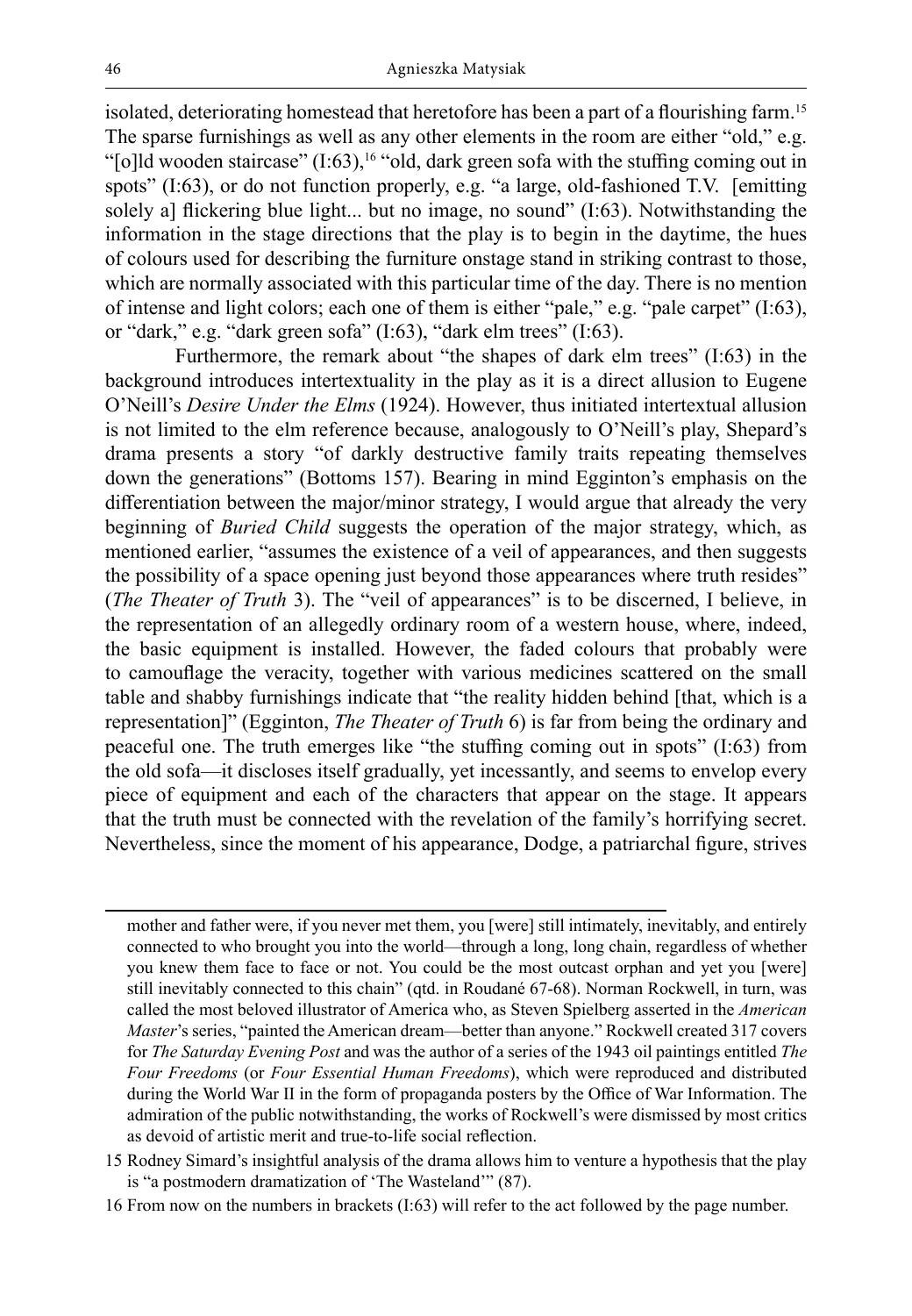to conceal those clear manifestations of the minor strategy's operation.<sup>17</sup>

This male character, who seems to perceive his "paternity only as a phallic exercise of potency" (Auerbach 44), does literally crusade for retaining his position as the ruler of the house as it is the only way to prevent the secret from being uncovered. Yet, surprisingly, by celebrating the representation of the world he lives in as the only reality, he embodies, I would suggest, the minor strategy as well. Moreover, his desire seems to mirror the yearning of absolute monarchs of the Baroque era who wanted to preserve their image of absolute patriarchs. That is why, to invoke Kristiaan P. Aercke's observation made in *Gods of Play: Baroque Festive Performances as Rhetorical Discourse*, they organized splendid performances which

acted as one of the most powerful agents that could draw a court together (and thereby define the microcosm of that court-world vis-à-vis the macrocosm of the world beyond) in an at least temporarily stable communion around the figure of the sponsor-ruler, who alone could provide the sort of 'mediation' that Bataille<sup>18</sup> considers a necessary factor in the interattraction between people.... We might say that essential fear of the ruler kept the court together, and that the splendid festive performance served as an unusually privileged and significant means of placating the shared source of fear—which leads us back to the notions of serious (even cultic) play and sacrifice. (5)

Dodge equally wants to be a "God of Play" and hankers after instilling the same "cultic" fear as the baroque rulers did. Like a monarch on the throne, he also occupies the central part of the room/stage but, in defiance of the status of the king, he faces a TV set that is out of order, sips cheap whiskey rather than the finest alcoholic beverage, and must hide the bottle under the "old brown blanket" (I:63), rather than the royal ermine robe.

Notwithstanding the efforts, Dodge, the "king," is no longer young and powerful but "very thin and sickly looking, in his late seventies" (I:63), and his formerly rich robes transformed into "a well-worn T-shirt, suspenders, khaki work pants and brown slippers" (I:63). What is more, Dodge's absolute authority is further undermined by his wife's voice incessantly pestering: "Dodge! You want a pill, Dodge" (I:63), "What're you watching? You shouldn't be watching anything that'll get you excited! No horse racing!" (I:65). The juxtaposition of the baroque ruler's attributes and Dodge's peculiarities makes feasible an assertion that his endeavours to maintain the absolute control of the major strategy is an internally contradictory aim since this character is equally permeated by the elements of the minor strategy that he tries so desperately to suppress. Therefore, in spite of focusing on the representation of the "patriarchal legacy" (McDonough 65), Dodge's senile impotency only proves that he remains under the rule of both the major and minor strategies. Hence, a dual character of Dodge's personality does generate a particular form of what Lezama Lima refers to

<sup>17</sup> Designating the character of Dodge as a mere "source of the play's comedy" (Krasner 109) is, I believe, a simplification. A peculiar laugh that this dramatic persona might evoke is much more in the vein of quasi-Fletcherian hopelessness (Blau 280) than just a comic foolishness.

<sup>18</sup> In the quotation, Aercke refers to George Bataille's "Collège de sociologie" (309-311) from the second volume of *Oeuvres Complètes*, ed. Denis Hollier.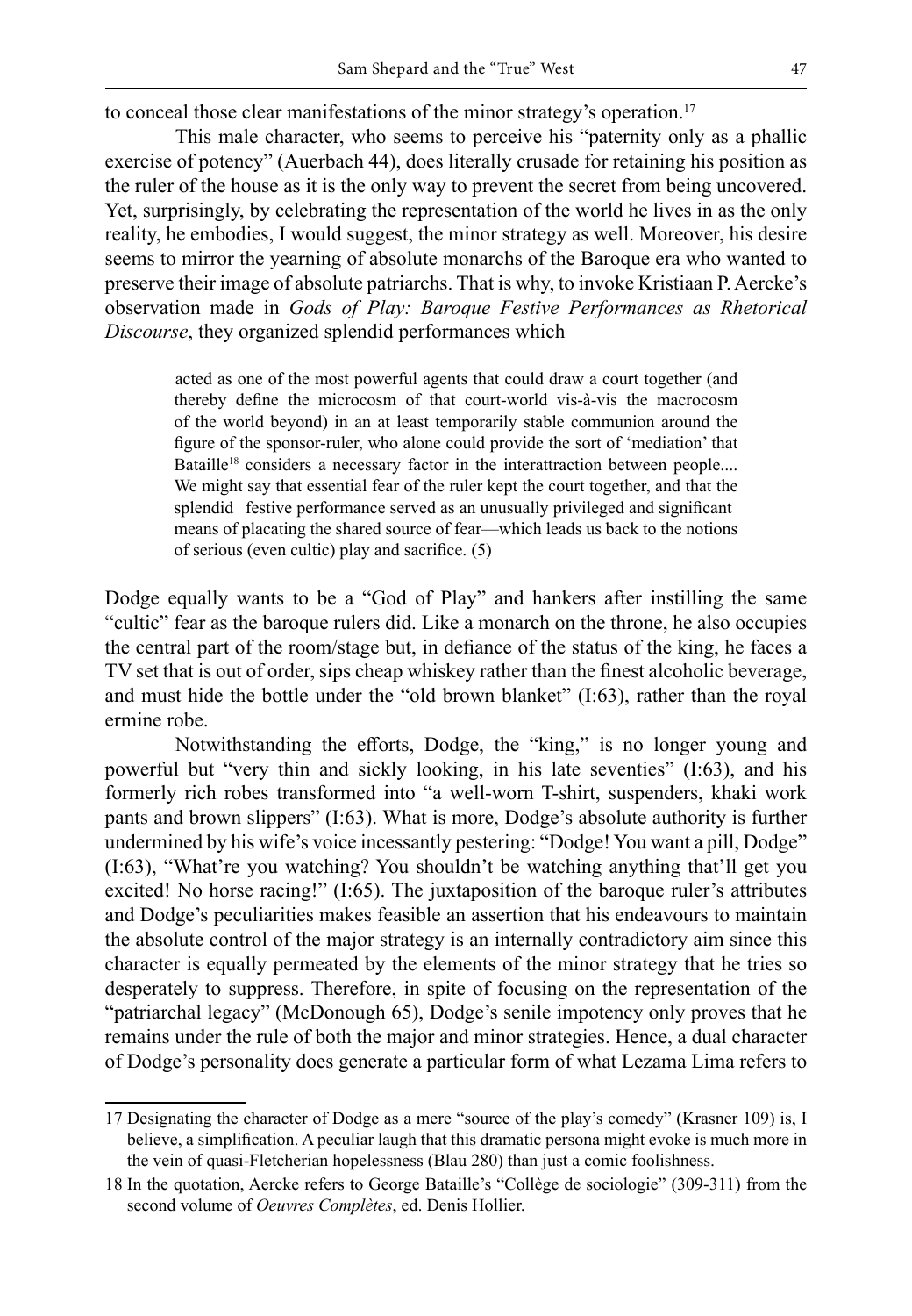as the "tension of the Baroque" because it conflates in itself both strategies, although, it must be stressed, the playwright initially shapes this character as the figure who epitomizes only the major strategy.

At first, Halie, Dodge's wife, seems to be created for the same purpose as Dodge is, that is, to demonstrate the premises of the major strategy, which would enable the family secret to be kept unrevealed. Therefore, she enacts the major strategy by cultivating a glorious past of the house's golden age. Nestled in the room on the first floor of the building that is not visible on the stage, she keeps maintaining appearances, which is typical of the major strategy, by displaying pictures of the formerly wealthy, land-owning family. Halie's presence is initially conveyed solely through her disembodied voice projected from the offstage space stretched out somewhere beyond the visible top of the staircase. Yet, that very act of her being relegated to the marginalized unseen locus seems to suggest that the preservation of the major strategy is only possible from the area which is not exposed to the gaze of the others, and, paradoxically, can be identified with the minor strategy's field of operation.

Halie's anticipated appearance onstage only enhances the collision between the major strategy represented by her and that of Dodge's fantasy. In *American Drama and the Postmodern: Fragmenting the Realistic Stage*, David K. Sauer seems to advance an analogous thesis not referring, however, to the (Neo)Baroque aesthetics. Nevertheless, his observation on the language Shepard employs in this drama unmistakably invokes the tension between the major and minor strategies:

[i]n Shepard's play, characters make... assertions, which seem to be declarative statements of fact or feeling, but in truth they are not, as [, for instance,] the opening dispute about horse racing demonstrates. That scene offers assertion and counter-assertion as each seeks to impose his or her view of the past on the other. From the outset there is no literal truth here for the audience to determine. Rather, the two struggle for dominance over each other, pretending that they are talking about a real event. But the audience will never know who is telling the truth, and the literal truth is not the issue here. (202)

Assuming the role of a respectable matron bewailing the loss of both the beloved son, Ansel, and Dodge's impaired ground-floor dominion, she believes that those desperate acts will protect the representation of reality she has designed. However, though their aims are the same, Halie's manner of mediating her "reality" collides with the one advocated by her husband, thus creating a tension which provokes other characters to reveal their own versions of reality. Yet, it is the abrupt appearances of Tilden, an allegedly mentally deranged oldest son, and Bradley, an automaton-like amputee with a wooden leg, that initiate the final overthrow of the hegemony of the major strategy represented by Dodge and by Halie. Having perversely mutilated his father by almost completely scalping him off, Bradley, in a Samson-like Jacobean manner, deprives Dodge of his power and, as a consequence, the strength to defend his fantasy. The final overthrow, however, is performed by Tilden who eventually discards both the father's and the mother's representations of reality.

When appearing for the first time on the stage, the oldest son carries "the ears of corn in his arms" (I:69) that he has picked "right out back" of the house. In the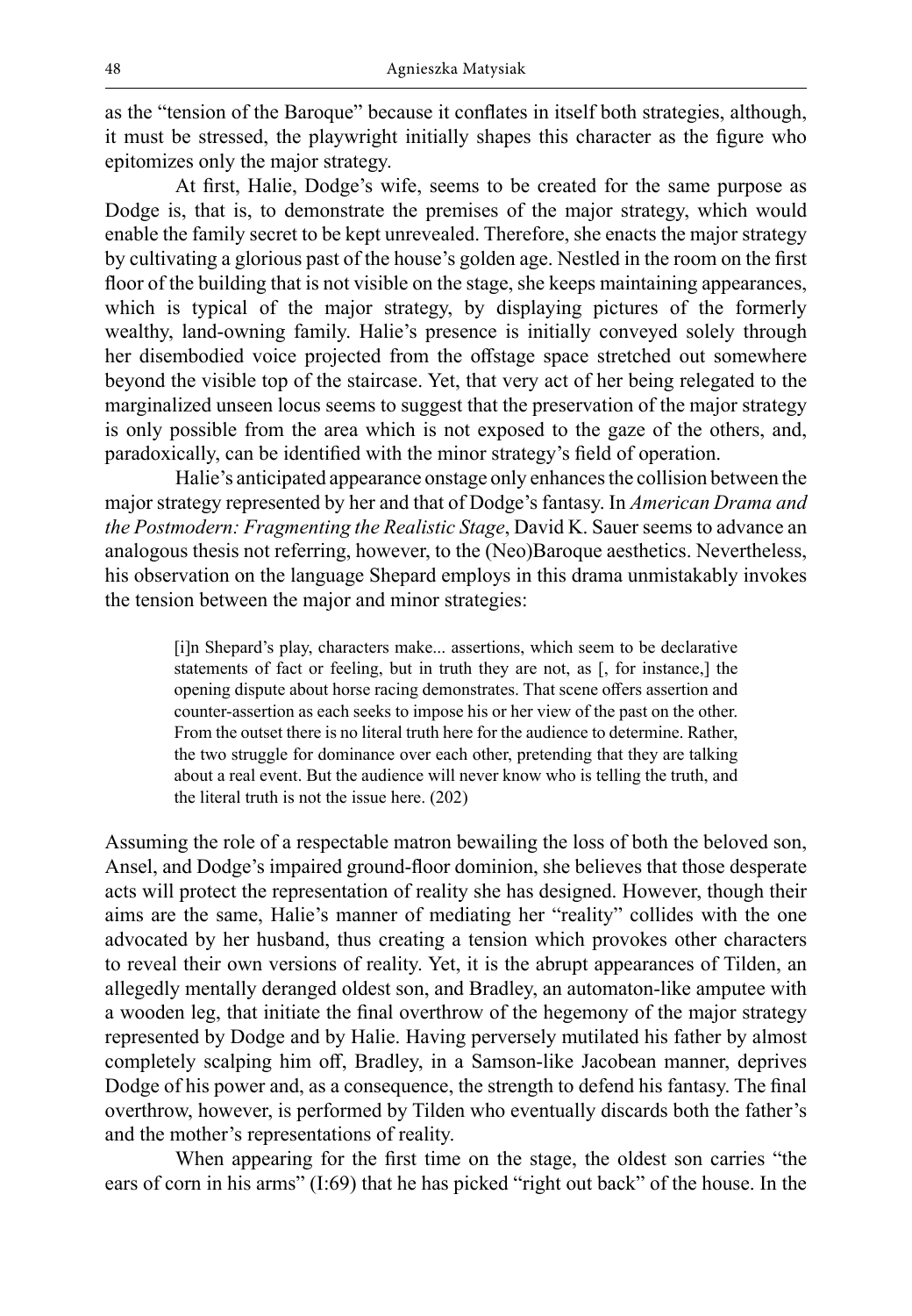discussion of the theatrical objects and their function on the English Renaissance stage, Douglas Bruster points out that even "[i]n early modern illustrations, hand properties seem not the exception but the rule" (74). He validates his theory by invoking the baroque concept of *horror vacui* and its connection with keeping the figures' hands always occupied:

[i]llustrators preferred that hands be used for gestures, or rest on something, or grasp an object, rather than remaining empty. Whether we explain this tendency through content (through what a hand held) or process (through the fact that a hand was doing something), illustrations connected with the early modern stage routinely feature characters holding things. (74-75)

Appositely, Shepard seems to follow the principle mentioned above in constructing the figure of Tilden whose hands are never empty, either. What is more, particular dramatic genres also specified "not only the number but the kinds of props which appear on stage" (79). Thus, Bruster continues, "certain kind of properties serve as generic signals: a lute or a hobby horse might signal a comedy, a skull or a dagger a tragedy. And knowing the genre of a play can lead one to expect it to feature certain properties" (79). The morbid crops and the muddy package Tilden carries in the final act suggest that the play is tragic, rather than comic. Such a hypothesis seems to find its confirmation in the fact that the ground in the back of the house has been infertile for over thirty years, the phenomenon which Dodge remembers to comment on: "There hasn't been corn out there since about nineteen thirty-five! That's the last time I planted corn out there!" (I:69). Halie and her vehement denials of a very possibility of the crops' flourishing in the back of the house instantly create an aura of conflating the established temporal dimensions related to, for instance, seasons, and institutes an incessant overlapping of seemingly exclusive phenomena, such as lack and plenitude, past and present, memory and forgetting, abundance and insufficiency.

Appositely, Carlos Fuentes points out that "[t]he Baroque language of abundance, is also *the language of insufficiency*: only those who possess nothing include everything. Their horror of vacuity is not gratuitous; it is due to the certainty of the fact that one is in emptiness, that one lacks security" (qtd. in Egginton, *The Theater of Truth* 73, emphasis in the original). Following Fuentes' thesis, I would claim that *Buried Child*'s perplexing language of abundance, e.g. "tons of corn" (I:69), "Back yard's full of carrots. Corn. Potatoes" (II:93), in reference to the previously infertile ground, is simultaneously the language of insufficiency, and, hence, an actual embodiment of a (Neo)Baroque idea. That paradoxical co-existence of the doublenatured language in the play seems to justify a comparison of the language use with the operations of the two strategies that are clearly visible in the drama. Shepard's language of abundance coincides with the minor strategy, which strives for preserving the representation as the only reality, whereas the language of insufficiency corresponds to the major strategy that is intent on not letting anyone in on the secret hidden behind the veil of fertility and bountifulness.

The plenitude of crops is universally recognized as the prognostication of a sumptuous feast, and designated by Mikhail Bakhtin as the "triumph of life over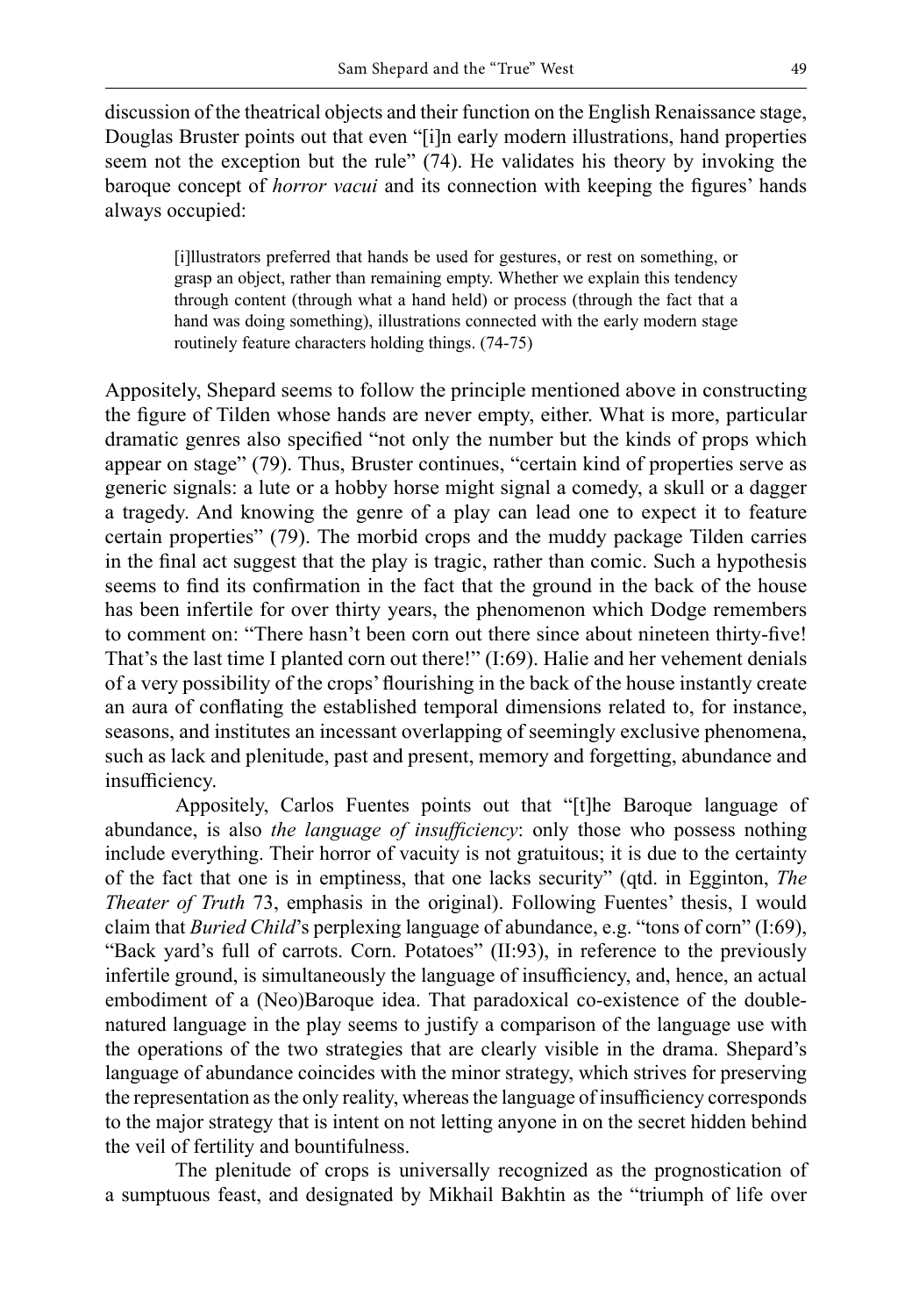death" (qtd. in Bednarek 10, translation mine).<sup>19</sup> Notwithstanding, Bogusław Bednarek also points to the fact that not every feast symbolizes Bakhtinian celebration and notes that there were also the "infernal banquets" that took place, as the bygone beliefs hold, in the *infernum*'s abyss.20 Therefore, the expected feast that is to be held in *Buried Child* seems to be more of the "infernal banquet" than the "triumph of life over death" as the crops have grown on the ground fertilized by the decomposing body of Halie's illegitimate child, which was a disgrace she wanted to conceal. However, the status of that death-over-life triumph is an ambivalent one because Bakhtin's portrayal of feasts is invariably identified with the "moments of crisis, of breaking points in the cycle of nature or in the life of society and man.... [m]oments of death and revival, of change and renewal" (9). Hence, the very existence of "death" induces "life" because both phenomena are interdependent and cannot function without each other. That is why the notion of the "infernal banquet" allows to re-consider the child's death in the Bakhtinian perspective since its murder and grotesque decomposing corpse might equally symbolize the very restoration to life.

Initially a carefully constructed human being, the child's decomposing body becomes the "formless form," which "produces a phenomenon of suspension and neutralization, since we are currently dealing with a being that is neither 'well formed' nor 'deformed'" (Calabrese 97). It subverts the ontological certitude of an internal integrity, thus becoming the epitome of the first level of instability, which manifests itself in the (Neo)Baroque aesthetics in terms of represented "themes and figures" (Calabrese 105). As the materialization of Lezama Lima's "tension of the Baroque" generated by the final clash between the minor and the major strategy, the buried child not only signifies the ultimate eradication of what can be interpreted as the major strategy, that is, Dodge's and Halie's celebration of their fantasies, but also constitutes a link between Tilden's ostensible retardation and the family's hypocrisy.

Indeed, it is Tilden who acknowledges an indecent status of his incestuous relationship with his own mother, yet also realizes the horrid cruelty of drowning the infant by his betrayed father. Since the baby's tiny body is, as Inverso declares, "simply the matrix of—not the reason for—defilement [and is to be recognized as] a kind of 'fault' in the geological rather than in the moral sense, a crack in the otherwise seamless surface of things, from which shock waves radiate outward" (151), it is this contagion generated by its decomposing body that is capable of destroying the family's illusionistic, artificial representation of reality.

While discussing the idea of death in the context of infancy and history, Giorgio Agamben observes that it is not only the state of death but also the act of birth that generates the "unstable signifiers":

just as death does not immediately produce ancestors, but ghosts, so birth does not immediately produce men and women, but babies, which in all societies have a special differential status. If the ghost is the living-dead or the half-dead person, the baby is a dead-living or a half-alive person. It too, as a tangible proof of the

<sup>19</sup> "triumf życia nad śmiercią" (qtd. in Bednarek 10).

<sup>20</sup> "napomknijmy o 'bankiecie piekielnym' odbywającym się—wedle dawnych wierzeń—w otchłaniach infernum" (qtd. in Bednarek 10).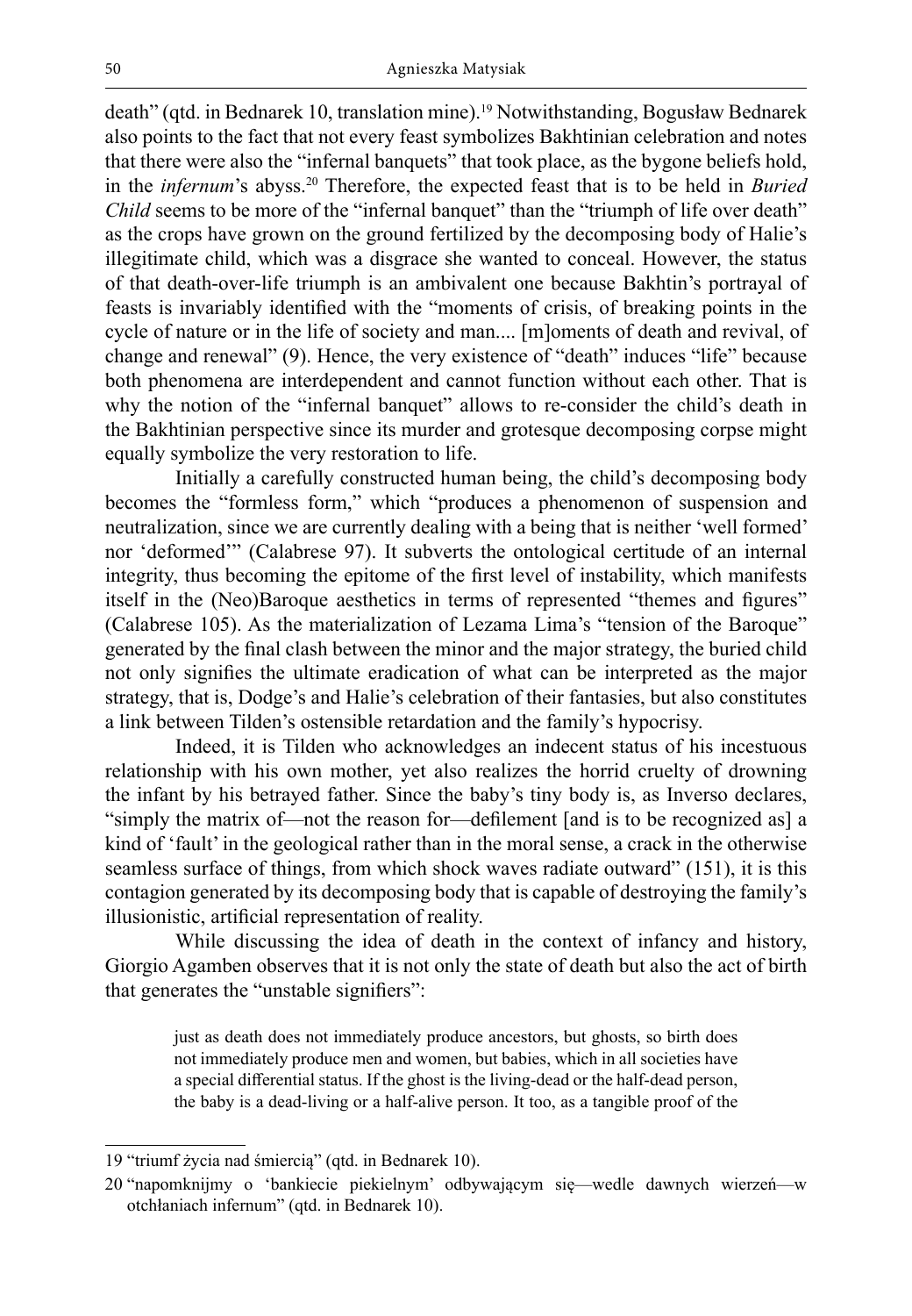discontinuity between the world of the living and the world of the dead, and between the diachrony and synchrony, and as an unstable signifier which can, at any moment, be transformed into its own opposite, thereby represents both a threat to be neutralized and a means enabling a passage from one sphere to the other without abolishing its signifying difference. And just as ghosts have a corresponding function to that of children, so funeral rites correspond to initiation rites, in their purpose of transforming the unstable signifiers into stable signifiers. (83)

Hence, the threat posed by the flesh of the bastard infant is to be recognized in its potentiality for signifying "a passage from one sphere," that is, the major strategy, to the minor strategy's representation. Aware of this menace, Dodge, in order to preserve the external propriety, has to eliminate this disturbing being: "We couldn't let a thing like that continue. We couldn't allow that to grow up right in the middle of our lives. It made everything we'd accomplished look like it was nothin'. Everything was cancelled out by this one mistake. This one weakness" (III:124).

Tilden's act of unearthing the "formless form" of the murdered child's decomposing body concealed in the offstage space does annihilate the family's endeavours and signifies, through this invasive movement, the "encroachment by the diegetic realm into mimetic space" (Inverso 153).<sup>21</sup>

Having explored the work of the offstage space in the seventeenth-century French theater, John D. Lyons considers this absent space an area where both literal and figurative functions are fulfilled (73). The critic declares that entering to the unseen site is possible solely by crossing the threshold of characters' narratives, which shape both the spectators' ideas of the offstage space and the onstage characters (77). What is more, Lyons asserts that

[b]y reminding ourselves [the spectators] of the physically nonexistent nature of the offstage space, we can perceive the fact that what we hear in the *récit* is what the character believes, wishes, or fabricates—not what *is*. Far from being the 'crude reality' which, in Spitzer's description, is filtered by the narrative, the content of the *récit* gives the image of the recesses of the character who presents the narrative. At times this process advances to the point of undermining all credibility of the character [and the dramatic event/dramatic phenomena as well], of isolating him with his private account, his private 'elsewhere,' within the public world of the stage. (77-78)

Therefore, I believe that Shepard's treatment of the offstage space is equivalent to Issacharoff's idea of the invisible, which "invades and finally overcomes the visible" (61). Therefore, this (Neo)Baroque excess emerging in the offstage space spreads to the onstage space with Tilden carrying the child's decomposing body that, to quote

<sup>21</sup> The concept of the diegetic space (the off-stage space) is to be understood here in the context of Michael Issacharoff's thesis, according to which the diegetic space is "*described*, that is, referred to in the dialogue, and therefore confined to a merely verbal existence" (58, emphasis in the original). That being so, I would consider that diegetically understood backstage not a neutral medium but a heterogeneous area where the phenomena ostensibly absent from and indiscernible on the stage are set.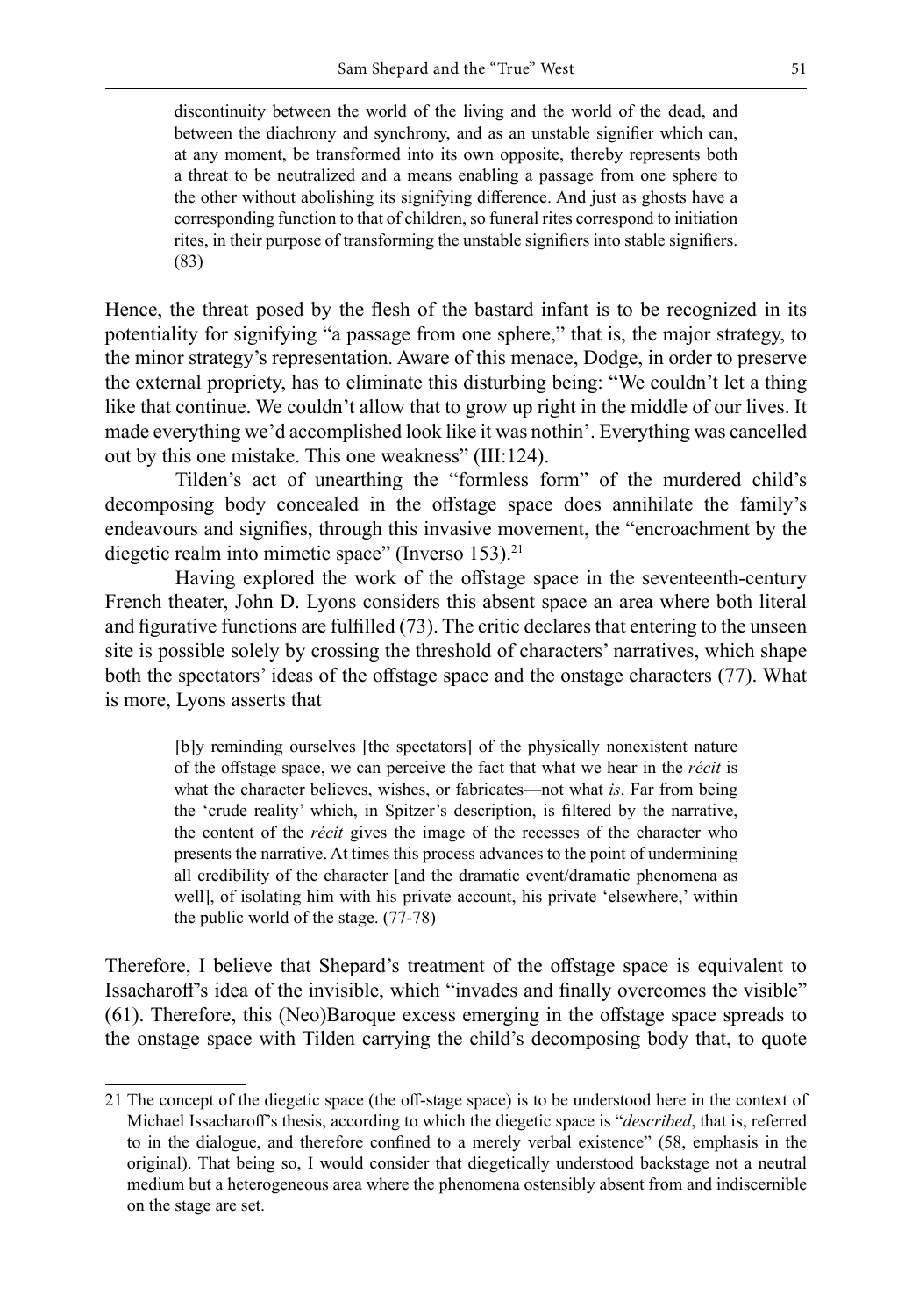Deleuze, "does not really vanish, but folds in upon itself, abruptly involuting into the again newly dormant seed by skipping all intermediate stages" (8). The "formless form" of the child's grotesque corpse is indeed the materialization of that diegetically approached backstage space.

While analysing the dramatic performance in Shepard's dramas, Florence Falk asserts that the playwright's works "constitute the American Family Album, [with] its members caught in various poses—frozen like the volcanic victims at Pompeii as they try to perform their way out of, or around, disaster" (182). That being so, I would also suggest that Shepard's characters, having indeed strived for creating "other scenarios within the main storyline of the play" (Marranca 20), and thus inducing "not the play-within-the-play [structure] but *play within the play*" (Marranca 19, emphasis in the original), $22$  do in fact crusade for preserving the truth which manifests itself in the major strategy that veils the minor strategy's illegitimate crimes performed by proliferating excess.<sup>23</sup> That is why it is precisely the minor strategy that epitomizes the real threat to the family's vision of reality.

The drama thus articulates the (Neo)Baroque tension between the "Inside" of undesirable imperfections and disgraceful improprieties, and the "Outside" of appropriate and hence "pure" representations of the defective "Inside." These illicit "Internal" phenomena, veiled by the seemingly righteous "External" representations seem to represent, in turn, Shepard's strangulated voice, which strives for liberation and apprehension. Therefore, these seemingly perfect representations are devised with a deliberate intention of creating the verbal façade that, in spite of epitomizing the decent and, hence, acceptable material (i.e. in opposition to the verbal/diegetic) exteriority, is nonetheless under an incessant threat of being invaded and raised by the suppressed illicit phenomena residing within the realm of the diegetic interiority. What is more, the epistemological chaos arising from the chiasmatic interchangeability of the major and the minor strategies operating in the drama seems to situate Shepard's work within the dynamic continuum of unfolding fold whose seeming ending is, in fact, the new beginning, always "in-between."24

<sup>22</sup> As Patrice Pavis clarifies in his *Dictionary of the Theater*, the technique of the play within a play concerns a "play or performance whose subject is the performance of the play. The external audience watches a performance within which an audience of actors is also watching a performance" (270). By eliminating hyphens and immediately evoking the notion of performance, Marranca emphasizes the role of the actor in Shepard's plays.

<sup>23</sup> Marranca's re-interpretation of the play-within-the-play concept is oriented to incorporating the model of structural analysis to the thematic discussion of dramatic works. That being so, her idea, when considered in the context of Shepard's play, seems to correspond with what Viveca Füredy calls the "intact but reified boundary" (754).

<sup>24</sup> It seems worth pointing out that, notwithstanding a thirty-five-year time span, one of Shepard's latest plays, that is, *Heartless* (2012) and *A Particle of Dread*, which had its première on November 28, 2013, still revolve around the concepts of intertextuality and re-presentation that frame the predominant themes of family secrets and demons of the past.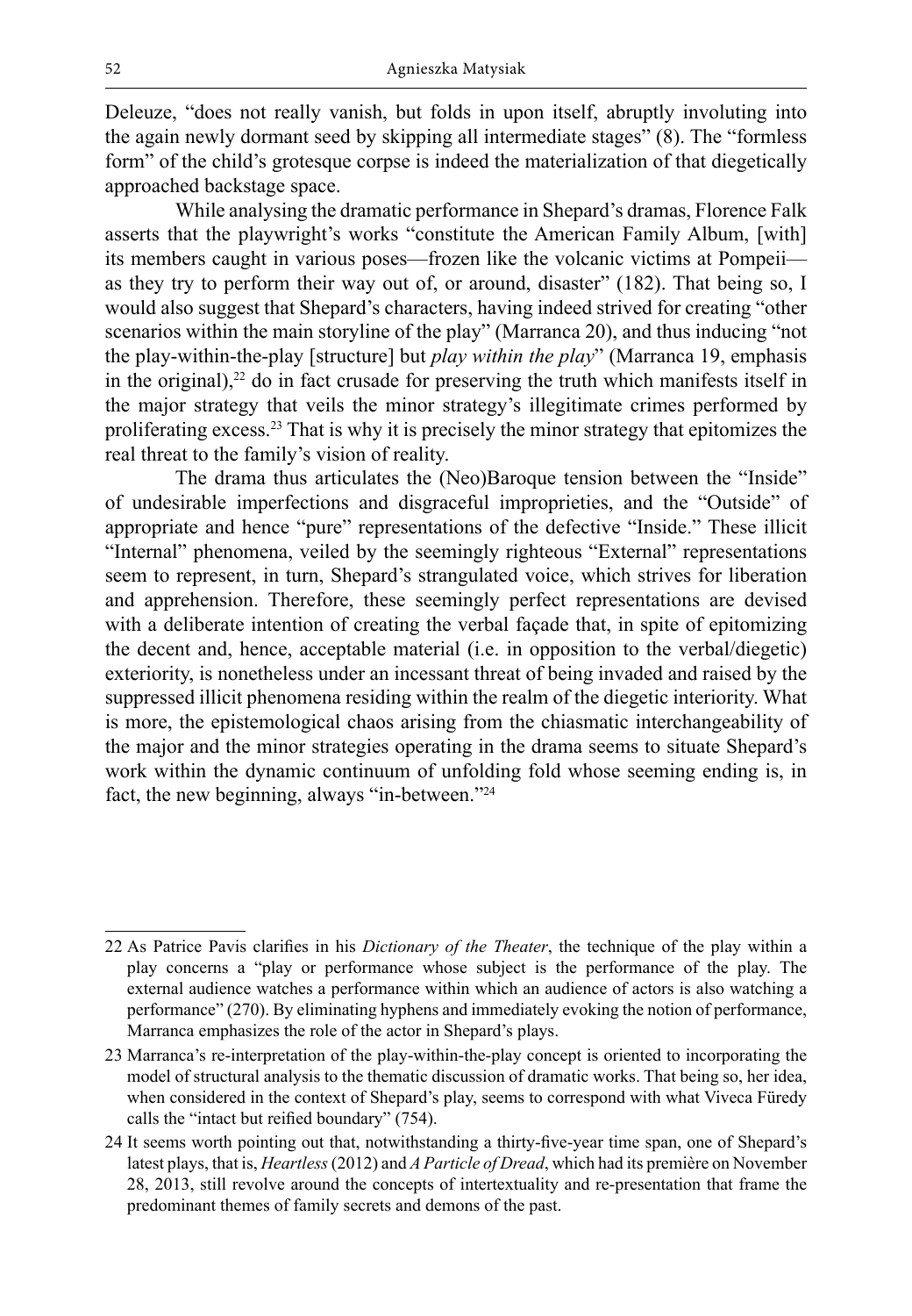### **Works Cited**

- Adler, Thomas P. "Repetition and Regression in *Curse of the Starving Class* and *Buried Child*." *The Cambridge Companion to Sam Shepard*. Ed. Matthew Roudané. Cambridge: Cambridge University Press, 2002. 111-122. Print.
- Aercke, Kristiaan P. *Gods of Play: Baroque Festive Performances as Rhetorical Discourse.* Albany: State University of New York Press, 1994. Print.
- Agamben, Giorgio. *Infancy and History: The Destruction of Experience*. Trans. Liz Heron. London and New York: Verso, 1993. Print.
- Auerbach, Doris. "Who Was Icarus' Mother? The Powerless Mother Figures in the Plays of Sam Shepard." *Bloom's Major Dramatists. Sam Shepard*. Ed. Harold Bloom. Philadelphia: Chelsea House Publishers, 2003. 43-45. Print.
- Bednarek, Bogusław. "Kwalifikatory uczty. Przyczynek do sympozjologii." *Oczywisty urok biesiadowania*. Ed. Piotr Kowalski. Wrocław: Towarzystwo Przyjaciół Polonistyki Wrocławskiej, 1998. 10-19. Print.
- Blau, Herbert. *The Dubious Spectacle: Extremities of Theater, 1976-2000*. Minneapolis and London: University of Minnesota Press, 2002. Print.
- Bottoms, Stephen J. *The Theater of Sam Shepard: States of Crisis*. Cambridge: Cambridge University Press, 1998. Print.
- Bruster, Douglas. "The Dramatic Life of Objects in the Early Modern Theater." *Staged Properties in Early Modern English Drama*. Ed. Jonathan Gil Harris and Natasha Korda. Cambridge: Cambridge University Press, 2002. 67-96. Print.
- Calabrese, Omar. *Neo-Baroque: A Sign of the Times*. Trans. Charles Lambert. Princeton: Princeton University Press, 1992. Print.
- Cima, Gay Gibson. "Shifting Perspectives: Combining Shepard and Rauschenberg." *Theater Journal* 38.1 (1986): 67-81. Print.
- Deleuze, Gilles, and Felix Guattari. *Kafka: Toward a Minor Literature*. Trans. Dana Polan. Minneapolis: The University of Minnesota Press, 1986. Print.
- Drakakis, John. "Introduction." *Gothic Shakespeares*. Ed. John Drakakis and Dale Townshend. Abingdon: Routledge, 2008. 1-20. Print.
- Egginton, William. *The Theater of Truth: The Ideology of (Neo)Baroque Aesthetics*. Stanford: Stanford University Press , 2010. Print.
- Elam, Keir. *The Semiotics of Theater and Drama*. New York: Methuen, 1983. Print.
- Falk, Florence. "The Role of Performance in Sam Shepard's Plays." *Theater Journal*  33.2 (1981): 182-198. Print.
- Hartley, Andrew James. "Philip Massinger's *The Roman Actor* and the Semiotics of Censored Theater." *English Literary History* 68 (2001): 359-376. Print.
- Inverso, MaryBeth. *The Gothic Impulse in Contemporary Drama*. Ann Arbor: UMI Research Press, 1990. Print.
- Issacharoff, Michael. *Discourse as Performance*. Stanford: Stanford University Press, 1989. Print.
- Lyons, John D. "Unseen Space and Theatrical Narrative: The 'Récit de Cinna.'" *Yale French Studies* 80 (1991): 70-90. Print.
- Looby, Robert. "Didaskalia w *Kartotece* Tadeusza Różewicza." *Teksty Drugie* 132.6 (2011): 201-214. Print.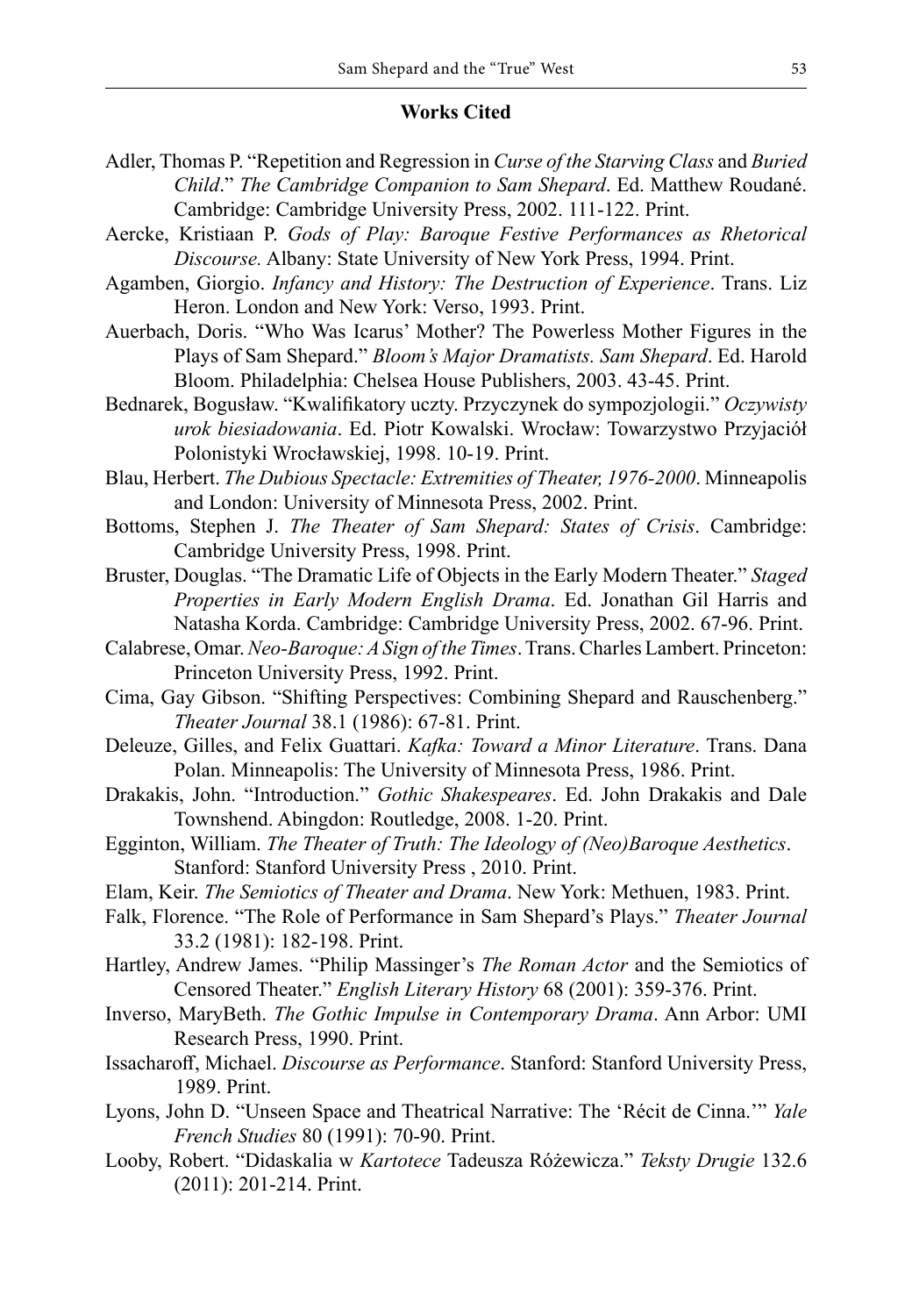- Krasner, David. *American Drama 1945-2000: An Introduction*. Oxford: Blackwell Publishing, 2006. Print.
- Kristeva, Julia. "Modern Theatre Does Not Take (a) Place." *Mimesis, Masochism & Mime. The Politics of Theatricality in Contemporary French Thought*. Ed. Timothy Murray. Michigan: University of Michigan Press, 2000. 277-281. Print.
- Marranca, Bonnie. "Alphabetical Order: The Play of Words." *Performing Arts Journal*  5.2 (1981): 8-25. Print.
- McDonough, Carla J. "Patriarchal Pathology from *The Holy Ghostly* to *Silent Tongue*." *The Cambridge Companion to Sam Shepard*. Ed. Matthew Roudané. Cambridge: Cambridge University Press, 2002. 154-170. Print.
- Murray, Timothy. *Theatrical Legitimation: Allegories of Genius in Seventeenth-Century England and France*. New York and Oxford: Oxford University Press, 1987. Print.
- Panigrahi, Prasad Ramesh. *The Splintered Self: Character and Vision in Sam Shepard's Plays*. Delhi: Abhijeet Publications, 2004. Print.
- Pavis, Patrice. "Play within a play." Def. *Dictionary of the Theater: Terms, Concepts, and Analysis*. Trans. Christine Shantz. Toronto: University of Toronto Press, 1998. Print.
- Roudané, Matthew. *The Cambridge Companion to Sam Shepard*. Cambridge: Cambridge University Press, 2002. Print.
- Sauer, David K. *American Drama and the Postmodern: Fragmenting the Realistic Stage*. Amherst and New York: Cambria Press, 2011. Print.
- Schroeder, Patricia R. "Legitimizing the Bastard Child: Two New Looks at American Drama." *American Literary History* 3.2 (1991): 420-427. Print.
- Shepard, Sam. *Buried Child*. *Sam Shepard. Seven Plays*. New York: The Dial Press, 2005. 61-132. Print.
- Simard, Rodney. *Postmodern Drama: Contemporary Playwrights in America and Britain*. Lanham, London: University Press of America, 1984. Print.
- Smith, Susan Harris. *American Drama: The Bastard Art*. New York: Cambridge University Press, 1997. Print.
- ——. "Generic Hegemony: American Drama and the Canon." *American Quarterly* 41.1 (1989): 112-122. Print.
- Spadaccini, Nicholas, and Luis Martín-Estudillo. "Introduction." *Hispanic Baroques: Reading Cultures in Context*. Ed. Nicholas Spadaccini and Luis Martín-Estudillo. Nashville: Vanderbilt University Press, 2005. ix-xxxvi. Print.
- Stone, George Winchester, Jr. "Lag and Change: Standards of Taste in Early American Drama." *Educational Theater Journal* 28.3 (1976): 338-346. Print.
- Turner, Frederick Jackson. *The Frontier in American History*. 1893. Web. 30 Jan 2014. http://xroads.virginia.edu/~HYPER/TURNER/
- Ubersfeld, Anne. *Reading Theater*. Trans. Frank Collins. Toronto: University of Toronto Press, 1999. Print.
- Vanden Heuvel, Michael. "Complementary Spaces: Realism, Performance and a New Dialogics of Theater." *Theater Journal* 44.1 (1992): 47-58. Print.